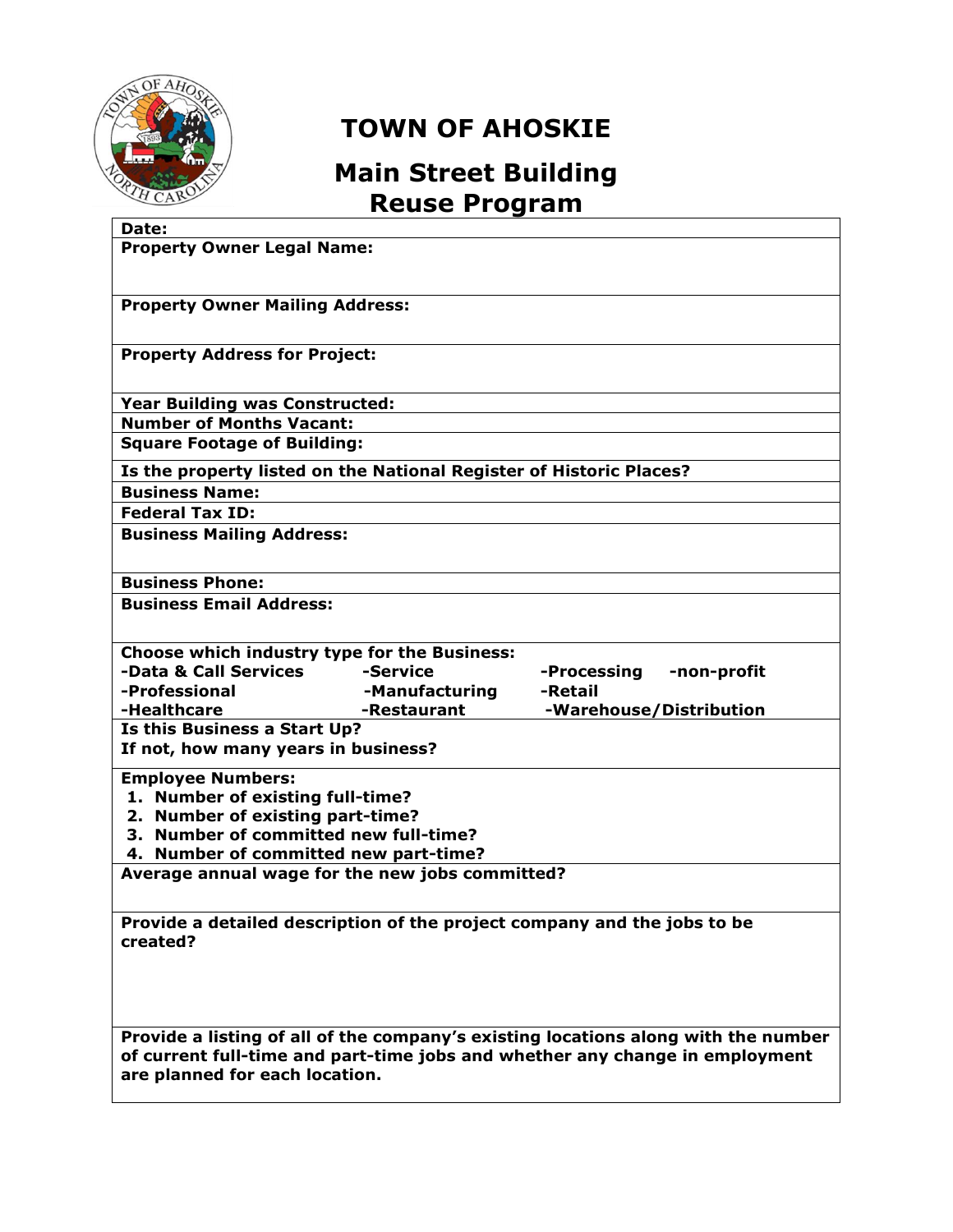**Provide a detail description of the construction/renovation project.**

**Provide description of the project property/building and its significance.**

**List all expenses related to the project, the amount of each expense, and the corresponding funding source(s) in the table below. The table should include costs for acquisition, construction, infrastructure improvements, equipment, training, etc. The table should clearly show all planned expenditures and all funding sources for the project.** 

| <b>Project Expense</b> | <b>Source Name</b> | <b>Amount</b> |
|------------------------|--------------------|---------------|
|                        |                    |               |
|                        |                    |               |
|                        |                    |               |
|                        |                    |               |
|                        |                    |               |
|                        |                    |               |
|                        |                    |               |
|                        |                    |               |
|                        |                    |               |
|                        |                    |               |
|                        |                    |               |
|                        |                    |               |
|                        |                    |               |
|                        |                    |               |
|                        |                    |               |
|                        |                    |               |

**Total Construction Cost: \_\_\_\_\_\_\_\_\_\_\_\_\_\_**

**Total Project Cost: \_\_\_\_\_\_\_\_\_\_\_\_\_\_**